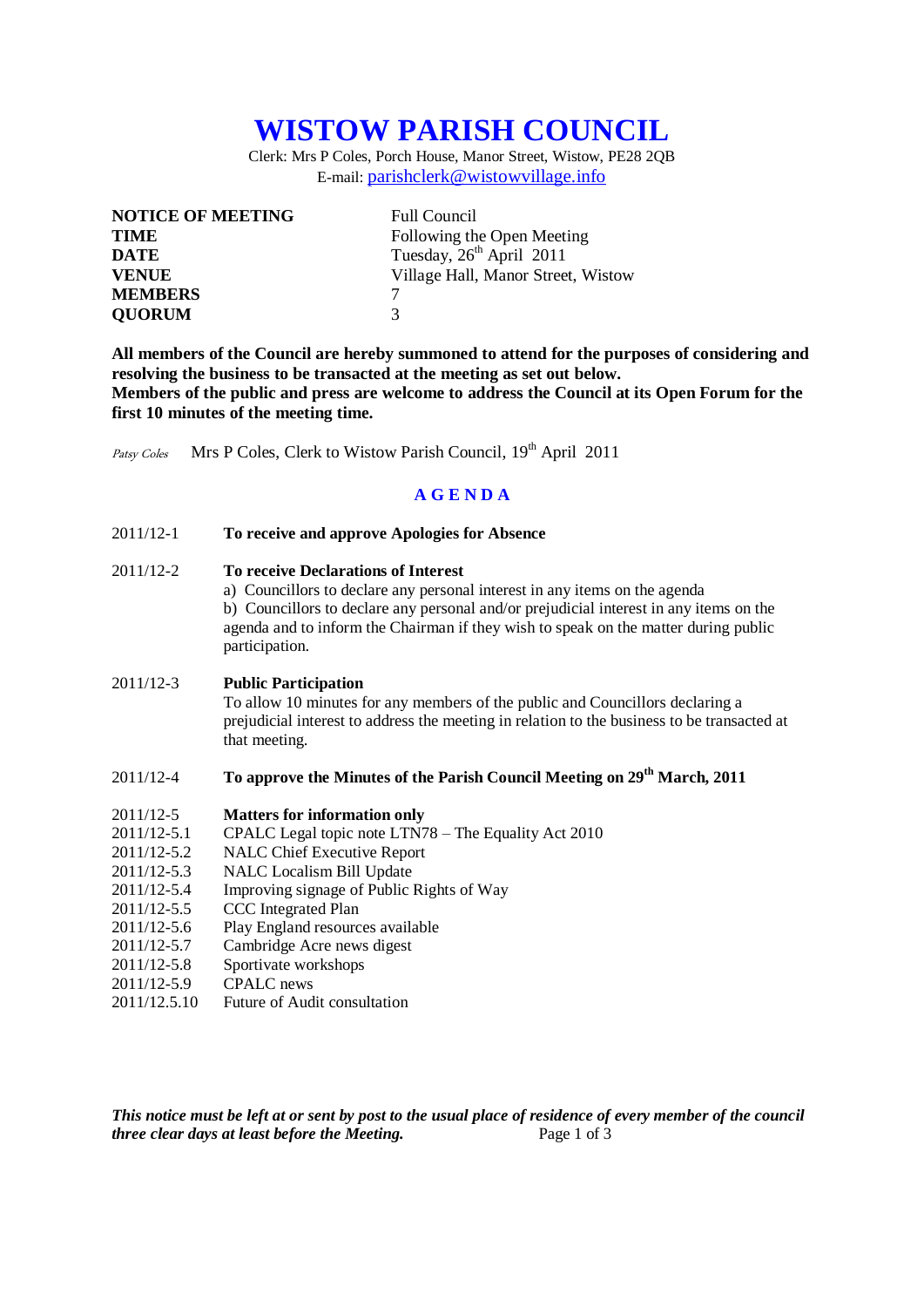## Page 2

.

| 2011/12-6                                  | <b>Community Liaison Officer</b><br>Any Police or Crime issues to be discussed?<br>Neighbourhood Forum 19 <sup>th</sup> April 2011                                                                                                                                                                                                                                                                                                                                                                                                                            |                               |
|--------------------------------------------|---------------------------------------------------------------------------------------------------------------------------------------------------------------------------------------------------------------------------------------------------------------------------------------------------------------------------------------------------------------------------------------------------------------------------------------------------------------------------------------------------------------------------------------------------------------|-------------------------------|
| 2011/12-7                                  | To receive reports from County and District Councillors<br>Mr V Lucas, Mr P Bucknell, and Mr P Ward                                                                                                                                                                                                                                                                                                                                                                                                                                                           |                               |
| 2011/12-8                                  | <b>Finance</b><br>a) to approve the Financial Statement<br>b) to approve payment of outstanding amounts :<br>Mrs P Coles – April salary (rates as per minute no. 8e<br>of the meeting dated the $15/12/09$ now paid quarterly<br>Environment Agency drainage charge<br>Cambridge Water, cemetery standpipe<br>c) to review cash flow and resolve anticipated issues<br>Precept now issued<br>Our grass cutting grant from CCC is reduced by 25% to £451.74, agreement and an<br>invoice is required.<br>Douglas Tonks Ltd now instructed as our payroll agent | £211.16<br>£ 13.63<br>£ 14.09 |
| 2011/12-9<br>2011/12-9.1<br>2011/12-9.2    | Correspondence<br>A letter from HDC was received confirming that glass banks are to be removed, there is a<br>possibility that a textile bank can be installed, this is being looked at by HDC.<br>Outcome of Consultation regarding bus service changes                                                                                                                                                                                                                                                                                                      |                               |
| 2011/12-10                                 | To consider any Planning Applications received<br>1100476S73 - Continue use as airsoft War Games Events Centre, Urban Assault, RAF<br>Upwood, Ramsey Road, Bury<br>Mr Ward to report back on Kingston Way                                                                                                                                                                                                                                                                                                                                                     |                               |
| 2011/12-11<br>2011/12-11.1<br>2011/12-11.2 | <b>Annual Audit</b><br>To approve the accounting statements<br>To approve the Annual Governance Statement                                                                                                                                                                                                                                                                                                                                                                                                                                                     |                               |
| 2011/12-12                                 | <b>CPALC Membership Renewal</b><br>The cost of annual membership for $2011/12$ is £162.77.                                                                                                                                                                                                                                                                                                                                                                                                                                                                    |                               |
| 2011/12-13                                 | <b>Open Meeting Review</b><br>To review the Annual Open meeting and allocate any tasks resulting from the meeting.                                                                                                                                                                                                                                                                                                                                                                                                                                            |                               |
| 2011/12-14                                 | Preparation for AGM, Tuesday, 31st May 2011<br>To discuss and confirm arrangements for the AGM.                                                                                                                                                                                                                                                                                                                                                                                                                                                               |                               |
|                                            |                                                                                                                                                                                                                                                                                                                                                                                                                                                                                                                                                               |                               |

*This notice must be left at or sent by post to the usual place of residence of every member of the council three clear days at least before the Meeting.* Page 2 of 3